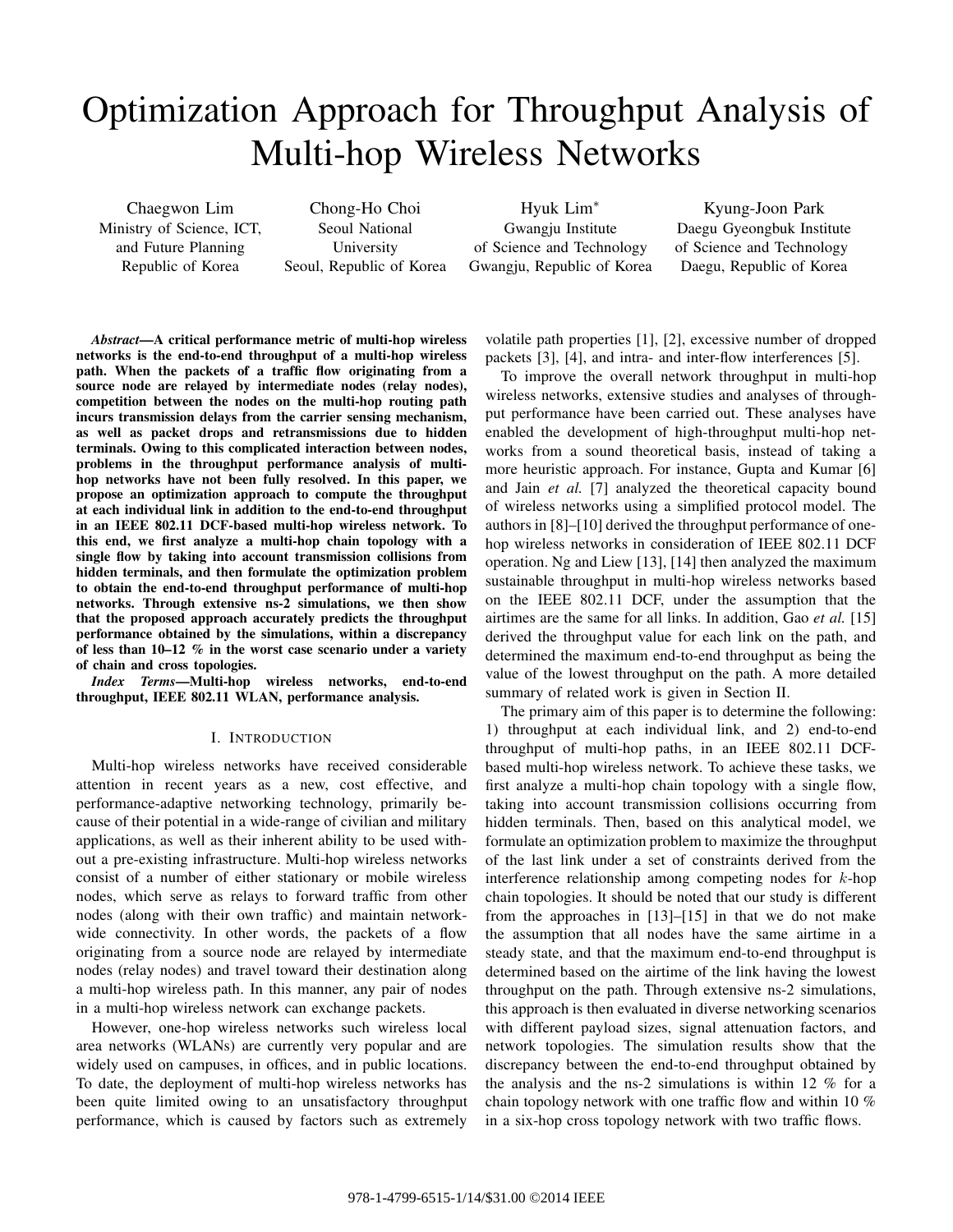The rest of this paper is organized as follows. In Section II, we present a summary of existing related work, and highlight the limitations of current state-of-the-art approaches. In Section III, we present an analytical model for collisions owing to the hidden terminal problem in a multi-hop wireless network, and In Section IV we formulate an optimization problem to determine the maximum end-to-end throughput in a multi-hop wireless path. In Section V, we show our simulation studies, which verify the estimation accuracy of the throughput in both chain and cross topologies. Finally, Section VI provides some concluding remarks, along with a description of several potential areas of future research.

### II. RELATED WORK

Gupta and Kumar [6] analyzed the capacity of wireless networks, and showed that the per-node throughput capacity is bounded by  $\Theta(\frac{1}{\sqrt{n}})$  when *n* nodes are optimally placed, and by  $\Theta(\frac{1}{\sqrt{n \log n}})$  when the nodes are placed randomly. Jain *et al.* [7] also studied the maximum throughput performance in multi-hop wireless networks using a conflict graph when the node placement and traffic workload are given. However, these studies only focused on identifying the *theoretical* optimal capacity of networks by assuming optimal network control and ignoring the underlying MAC properties.

The performance of the IEEE 802.11 DCF in one-hop networks has been previously studied using various approaches, such as the discrete Markov chain model by Bianchi [8], and the *p*-persistent model by Calì *et al.* [9]. In addition, a more generalized model based on a fixed point analysis was proposed by Kumar *et al.* [10]. Garetto *et al.* [11] identified the interference interactions between two adjacent flows in wireless networks. Based on the observed interactions, they performed a formal analysis to obtain the throughput performance. In [12], Razak *et al.* generalized the analysis performed in [11], and then presented the interference interactions between two flows in a number of different ways. However, because these models focus on the effects of contention collisions and do not take into account the hidden node problem, common in multi-hop networks, they cannot be applied directly.

Recently, several analytical studies on end-to-end throughput in multi-hop networks based on the IEEE 802.11 DCF have been presented. For example, Ng and Liew [13], [14] analyzed the sustainable maximum throughput in chain topology networks. They defined the airtime  $(S_i)$  of a node  $N_i$  as the sum of the transmission time for the frames from  $N_i$ , the transmission time for ACKs from  $N_{i+1}$ , the durations of DIFS, and the durations of SIFS;  $S_i$  also includes the time used for retransmissions, but excludes the backoff duration. The authors also defined the normalized airtime  $x_i$  as  $|S_i|/Time$ , where *Time* is the sampling time interval, and  $x_i$  is assumed to be the same for each node in the network. Then, they found a value of  $x^*$  that can provide maximum network throughput, and subsequently calculated the sustainable throughput  $\mathcal{T}(x^*)$ . Gao *et al.* [16] then improved upon this model in [13] and derived the optimal hop distance in chain topology networks by applying a fixed point analysis [10]. It should be noted, however, that the above studies do not take into account the different levels of interference at each node, but rather assumed that  $x_i$  is the same for all  $N_i$ . Unfortunately, this assumption does not hold true in real multi-hop wireless networks. As a result, their approach does not provide an accurate estimate of the throughput performance for short chain networks, where  $x_i$  can dramatically decrease with respect to the hop-count on a multi-hop path.

In an attempt to further improve this model, Gao *et al.* [15] extended the model in [16] by relaxing the assumption that  $x_i$  is the same for all nodes. However, the throughput of each link was still computed using a flow constraint, assuming that links on the same path should have the same throughput; the authors determined the end-to-end throughput as the lowest throughput on the path. Based on the above considerations, the solutions presented in [15] have a tendency to provide a lower throughput for nodes that are closer to the source node. For instance, in a four-hop chain topology, the first node has the lowest throughput at 1.72 Mb/s, whereas the second, third, and fourth nodes have throughputs of 1.78, 1.78, and 2.24 Mb/s, respectively. However, for a single traffic flow, nodes cannot have a higher throughput than the preceding node on a multi-hop path. Razak *et al.* [17], [18] analyzed the performance of a single chain network and characterized the different types of interference interactions. In [19], Garetto *et al.* presented Information Asymmetry (IA) and Flow-inthe-Middle (FIM) to predict the per-flow throughput in arbitrary networks by estimating the portion of busy time by each node and the probability of a successful transmission. Carvalho *et al.* [20] provided an analytical model for multi-hop networks with multiple senders and receivers. In this model, the authors analyzed the system performance by considering various physical layer parameters. Recently, Zhao *et al.* [21] considered both neighboring interference and hidden node problems to compute the end-to-end throughput of a multi-hop network. The authors also considered a multi-rate scenario for a throughput analysis of this network type.

#### III. MULTI-HOP NETWORK MODEL

As the basis of our model, we consider a multi-hop wireless network composed of IEEE 802.11 DCF nodes; IEEE 802.11 DCF is based on carrier sense multiple access with collision avoidance (CSMA/CA) [22]. Fig. 1 shows an example of a chain topology with seven nodes ( $k = 6$ ), where  $N_0$  and  $N_k$  are the source and destination nodes, respectively. In this model, the traffic flow is generated from  $N_0$ , and the intermediate nodes between  $N_0$  and  $N_k$  then buffer and forward the traffic toward  $N_k$ . The distance between two adjacent nodes is set to be within the transmission range  $(d_T)$ , and the carrier sensing range  $(d<sub>S</sub>)$  is determined using the value of the carrier sensing threshold. In the analysis,  $d_S$  is set to  $2.2 \times d_T$ ; the interference range  $(d<sub>I</sub>)$  depends on the values of the capture threshold  $\alpha$ and path loss attenuation factor  $\beta$ , which are between two and four [23], (i.e.,  $d_I = \sqrt[\beta]{\alpha} \times d_T$ ).

In a multi-hop chain topology, the collisions due to simultaneous transmissions depend on the number of nodes in the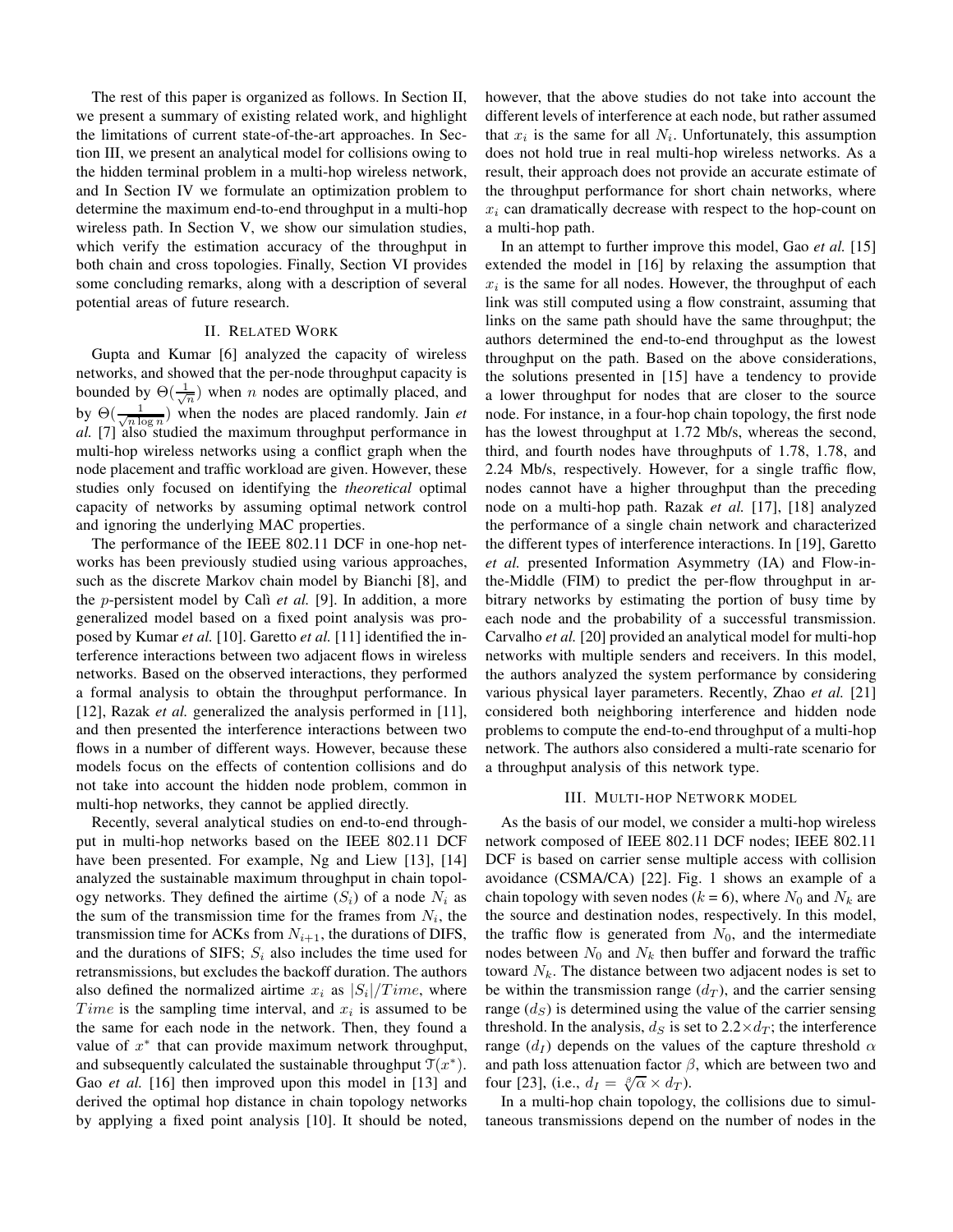

Fig. 1. Multi-hop wireless network with six-hop chain topology.

carrier sensing range  $(d<sub>S</sub>)$ . In Fig. 1, the maximum number of competing nodes is five, (e.g.,  $N_3$  competes with  $N_1$ ,  $N_2$ ,  $N_4$ , and  $N_5$ ), and the channel attempt probability with which a node starts a transmission at a certain slot is 1/16; the attempt probability is given by  $\frac{2}{CW+1}$  when  $CW = CW_{min}$ , where  $CW$  and  $CW_{min}$  are the contention window value and the minimum value of  $CW$ , as stated in [8]–[10]. Based on these factors, the corresponding collision probability is computed to be approximately 0.034. These results indicate that in a multi-hop chain topology, collisions owing to simultaneous transmissions are negligible, and transmission failures are more likely due to hidden nodes.

First, we consider collisions from hidden nodes, as shown in Fig. 1. For  $\alpha = 10$  dB and  $\beta = 3.3$ ,  $d_I \approx 2 \times d_T$ . In this case, the transmissions from  $N_0$  may be corrupted by transmissions from  $N_3$ , as  $N_3$  becomes a hidden node to  $N_0$ . Fig. 2 shows timing diagrams for the transmissions of  $N_0$  and  $N_3$  under the IEEE 802.11 DCF without an RTS/CTS exchange. In Cases 1 and 2, while  $N_3$  is transmitting,  $N_1$  simultaneously receives frames from  $N_0$ ; thus, its transmission will be unsuccessful as  $N_3$  is within the interference range of  $N_1$ . However, in Case 3, the transmission of  $N_0$  will be successful as the transmission from  $N_4$  does not interfere with the reception of  $N_1$ . Thus, the ratio of transmission failure for  $N_0$  due to interference from  $N_3$  can be given by

$$
u = \frac{T_{DIFS} + T_{E[BC]} + T_{DATA}(l)}{T_{FRAME}(l)}.
$$
 (1)

Here,  $T_{FRAME}(l)$  is the amount of time spent to complete a data transmission, and is given by

$$
T_{FRAME}(l) = T_{DIFS} + T_{E[BC]} + T_{DATA}(l) + T_{SIFS} + T_{ACK},
$$

where  $l$  is the size of a DATA frame,  $T_{DIFS}$  and  $T_{SIFS}$  are the interframe spaces defined in the IEEE 802.11 standard,  $T_{E[BC]}$  is the backoff time, and  $T_{DATA}$  and  $T_{ACK}$  are the transmission times for the DATA and ACK frames, respectively. It should be noted here that our model does not include the binary exponential backoff (BEB) mechanism of IEEE 802.11 DCF, and that  $E[BC]$  is given by  $CW_{min}/2$ . (we will further discuss the effect of this simplification in Section V). In Fig. 2, the ratio of transmission failure is derived under the assumption that the  $N_3 - N_4$  link is fully utilized. Therefore, if the airtime (denoted by  $x_3$ ) is lower than 1, the transmission failure rate at  $N_0$  is given by  $u \cdot x_3$  owing to the hidden terminal.

However, for the path loss factor  $\beta = 4.0$ ,  $d_I$  becomes  $1.78 \times d_T$ . This implies that  $N_3$  will no longer interfere with  $N_1$  because it is beyond the interference range of  $N_1$ , as shown in Fig. 1. The hidden node problem occurs when the receiver



Fig. 2. Timing diagrams for two concurrent transmissions under IEEE 802.11 DCF with an RTS/CTS exchange. The transmission from  $N_3$  interferes with the data reception at  $N_1$  in Cases 1 and 2.

cannot decode the signals from the sender, as is the case when the receiver has already tuned to another transmission [15]. Let us now consider Case 2 in Fig. 2. When  $N_3$  begins to transmit,  $N_1$  senses the signals from  $N_3$  and tunes to this transmission, although it cannot correctly decode the signal. At this point, even though  $N_0$  starts to transmit to  $N_1, N_1$  cannot capture the signals from  $N_0$ , as it has already tuned to the transmission from  $N_3$ . Consequently, no ACK frame will be sent to  $N_0$ , which in turn is interpreted as a collision by  $N_0$ . Note that Cases 1 and 3 in Fig. 2 do not cause a transmission failure in  $N_1$ . In this case, u becomes

$$
u = \frac{T_{DATA}(l)}{T_{FRAME}(l)}.\tag{2}
$$

The ratio of transmission failure is derived for a simple chain topology where only one hidden terminal exists. When there are multiple hidden terminals, the failure ratio increases by  $\sum_{\mathcal{H}} u \cdot x_{i,h}$ , where  $\mathcal{H}$  is the set of hidden nodes, and  $x_{i,h}$ is the airtime of these hidden nodes for  $N_i$ . Note that, for simplicity, we ignore the interactions among the hidden nodes themselves.

#### IV. OPTIMIZATION BASED THROUGHPUT ANALYSIS

The normalized airtime  $x_i$  is defined as a portion of the transmission airtime of  $N_i$  over unit time t in a steady state as  $t \to \infty$  [13]–[16]. Note that  $x_i$  includes the transmission time and MAC overhead, including the back-off time for transmission contention. By definition, the throughput of  $N_i$ is given by

$$
\mathcal{T}_i(l) = x_i \ (1 - \rho_i) \ \frac{l}{T_{FRAME}(l)},\tag{3}
$$

where  $\rho_i$  is the collision probability. The collision probability  $\rho_i$  is calculated as  $\frac{u \cdot \sum_{j \in \mathcal{I}^i, h}}{1 - \sum_{j \in \mathcal{I}^i, h}}$  $\frac{u \cdot \sum_{\mathcal{H}} x_{i,h}}{1-\sum_{\mathcal{C}} y_{i,c}}$ , where C denotes the set of common nodes for link  $i$  in [14], [15]. Note that any node  $n \in \mathcal{C}$  cannot transmit while  $N_i$  is transmitting as such nodes are within the same carrier sensing range. In this analysis, it is assumed that a collision only occurs due to transmissions from hidden nodes. The end-to-end throughput achievable on a  $k$ -hop wireless path is

$$
\mathcal{T}(l) = x_{k-1} \frac{l}{T_{FRAME}(l)}\tag{4}
$$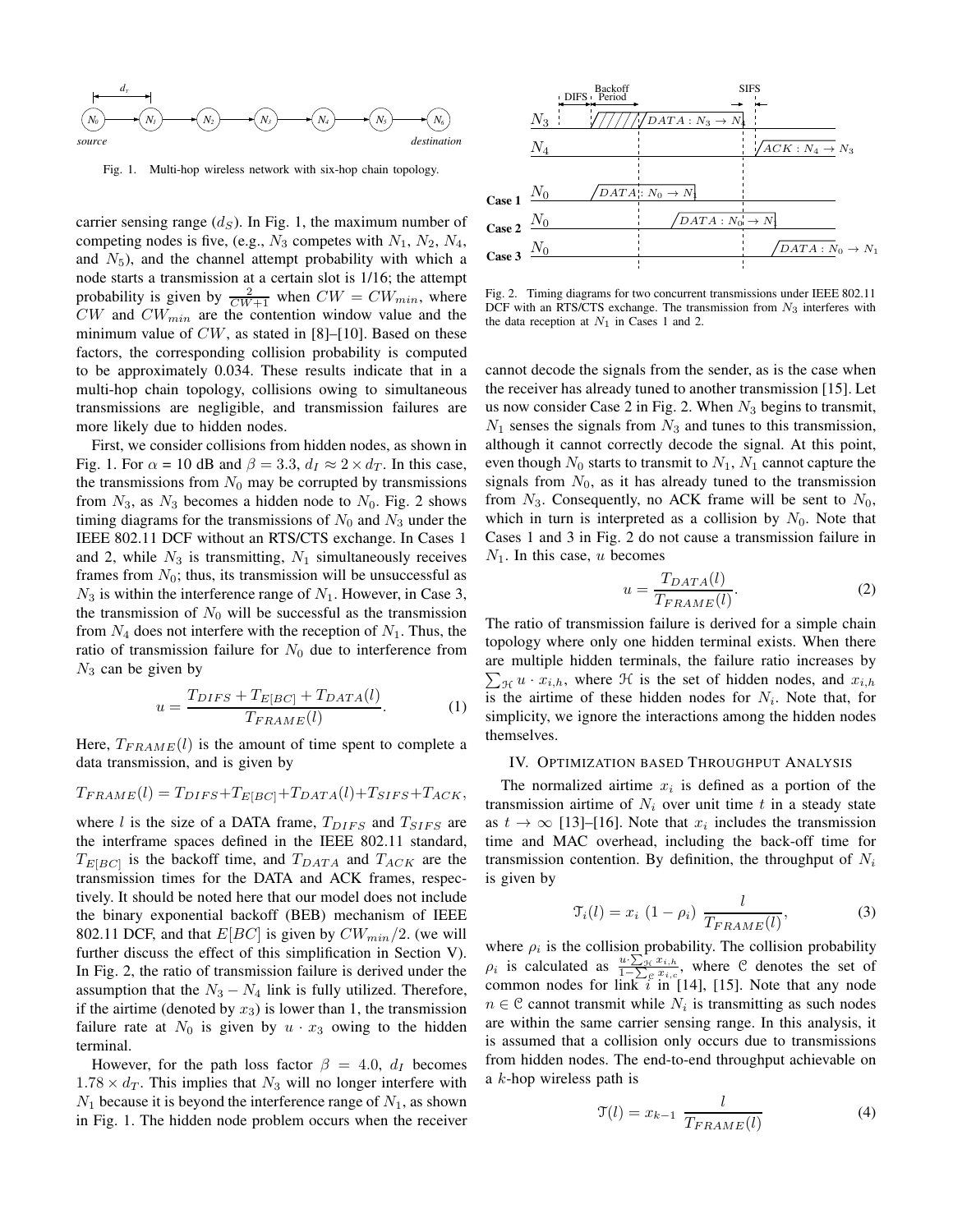under the assumption that  $\rho_{k-1}$  is negligible at the last hop. This assumption is based on the fact that collisions on a multihop wireless path are mainly due to hidden terminals, and that the last hop has no hidden terminals. To compute the maximum end-to-end throughput, we propose an **optimization approach for maximizing the airtime of the last link**  $x_{k-1}$  with a set of constraints derived from the interference relationship among the competing nodes.

*1) One-hop chain topology:* In a one-hop chain topology,  $N_0$  is the sender and  $N_1$  is the receiver. The optimization problem for this topology can be formulated as

$$
\begin{array}{ll}\text{maximize} & x_0\\ \text{subject to} & x_0 \le 1. \end{array} \tag{5}
$$

The constraint,  $x_0 \leq 1$ , implies that the maximum of  $x_0$  is 1 as there are no other competing nodes. Thus, the solution to (5) is simply  $x_0 = 1$ , implying that the maximum throughput is achieved when  $N_0$  is continuously transmitting.

*2) Two-hop chain topology:* In a two-hop chain topology,  $N_0$  is a sender,  $N_2$  is a receiver, and they both compete with each other. Note that  $x_1$  cannot exceed  $x_0$  because  $N_1$  cannot send out more than the amount of data received from  $N_0$ . Here, the objective function is to maximize  $x_1$  as the end-toend throughput is the receiving rate at the last node,  $N_2$ , i.e., the throughput of  $N_1$ .

maximize 
$$
x_1
$$
  
subject to  $x_0 + x_1 \le 1$ , (6)  
 $x_1 \le x_0$ .

The solution to (6) is  $x_0 = x_1 = \frac{1}{2}$ , which implies that the maximum end-to-end throughput is obtained when  $N_0$  and  $N_1$ have equal access to the channel.

*3) Three-hop chain topology:* The modeling of a three-hop chain topology is similar to that of a two-hop chain topology. Three nodes,  $N_0$ ,  $N_1$ , and  $N_2$ , compete for the channel, and there are no hidden nodes. In this case, the objective function is to maximize  $x_2$  as follows.

maximize 
$$
x_2
$$
  
\nsubject to  $x_0 + x_1 + x_2 \le 1$  (7)  
\n $x_1 \le x_0$   
\n $x_2 \le x_1$ .

The solution to this problem is thus  $x_0 = x_1 = x_2 = \frac{1}{3}$ .

*4) Four-hop chain topology:* In a four-hop chain topology, the hidden node problem needs to be considered as  $N_3$  is hidden from  $N_0$ . Here, the outgoing traffic from  $N_1$  cannot exceed the amount of incoming traffic that has been successfully delivered from  $N_0$ . This constraint is expressed as

$$
x_1 \le x_0 \left( 1 - \frac{u \times x_3}{1 - x_1 - x_2} \right). \tag{8}
$$

Because  $N_3$  is allowed to access the channel only when  $N_1$ and  $N_2$  are idle, the airtime during which  $N_0$  and  $N_3$  may collide is  $1 - x_1 - x_2$  [14], [15].



Fig. 3. A multi-hop wireless network with a six-hop cross topology.

Similarly, the optimization for a four-hop network is formulated as

maximize 
$$
x_3
$$
  
\nsubject to  $x_0 + x_1 + x_2 \le 1$   
\n $x_1 \le x_0 \left(1 - \frac{u \times x_3}{1 - x_1 - x_2}\right)$   
\n $x_2 \le x_1$   
\n $x_3 \le x_2$ .

*5)* k-hop chain topology ( $k \geq 4$ ): In a k-hop chain topology, we further generalize the constraint for hidden nodes as

$$
x_{i+1}\left(1-\frac{u \times x_{i+4}}{1-x_{i+2}-x_{i+3}}\right) \leq x_i\left(1-\frac{u \times x_{i+3}}{1-x_{i+1}-x_{i+2}}\right),
$$

for  $i = 0, \dots, (k-5)$ . This constraint implies that the amount of outgoing traffic sent by  $N_{i+1}$  cannot exceed the amount of incoming traffic from  $N_i$ . Thus, because all links other than the last three links suffer from the hidden node problem, the formulation used to find the maximum end-to-end throughput becomes

maximize 
$$
x_{k-1}
$$
  
\nsubject to  $x_0 + x_1 + x_2 \le 1$  (10)  
\n
$$
x_{i+1} \left( 1 - \frac{u \times x_{i+4}}{1 - x_{i+2} - x_{i+3}} \right)
$$
\n
$$
\le x_i \left( 1 - \frac{u \times x_{i+3}}{1 - x_{i+1} - x_{i+2}} \right)
$$
\nfor  $i = 0, \dots, (k-5)$   
\n
$$
x_{k-3} \le x_{k-4} \left( 1 - \frac{u \times x_{k-1}}{1 - x_{k-3} - x_{k-2}} \right)
$$
\n
$$
x_{k-2} \le x_{k-3}
$$
\n
$$
x_{k-1} \le x_{k-2}.
$$
\n(10)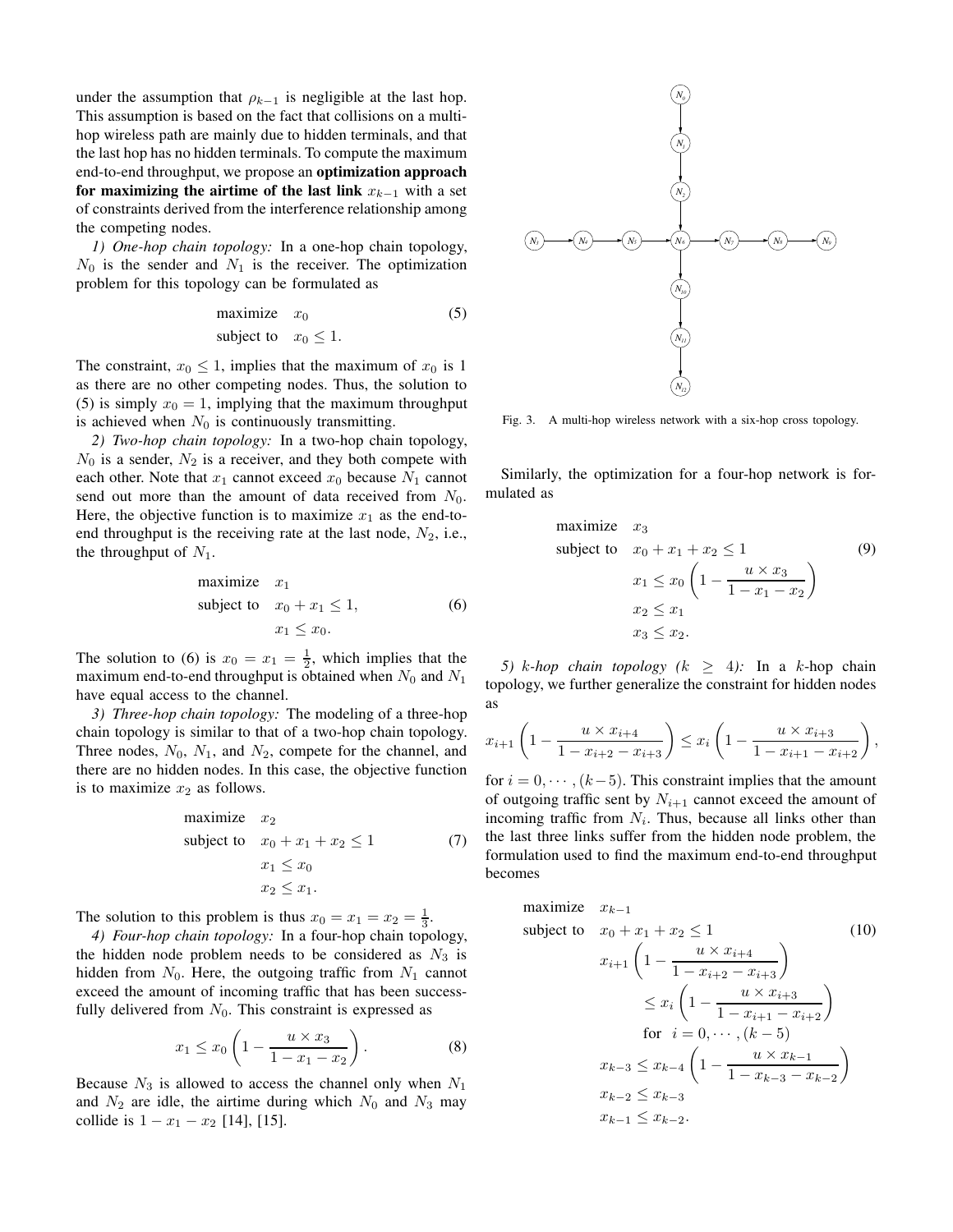TABLE I HIDDEN AND COMMON NODES FOR THE SIX-HOP CROSS TOPOLOGY IN FIG. 3.

| Link                  | Hidden nodes   | Common nodes          |
|-----------------------|----------------|-----------------------|
| $N_3 \rightarrow N_4$ | $N_6$          | $N_4, N_5$            |
| $N_4 \rightarrow N_5$ | $N_7$          | $N_5, N_6$            |
|                       | $N_2$          | $N_5, N_6$            |
|                       | $N_{10}$       | $N_5, N_6$            |
| $N_5 \rightarrow N_6$ | $N_8$          | $N_6, N_7$            |
|                       | $N_1$          | $N_2, N_6$            |
|                       | $N_{11}$       | $N_6, N_{10}$         |
| $N_0 \rightarrow N_1$ | N <sub>6</sub> | $N_1, N_2$            |
| $N_1 \rightarrow N_2$ | $N_{10}$       | $N_2, N_6$            |
|                       | $N_7$          | $N_2, N_6$            |
|                       | $N_5$          | $N_2, N_6$            |
| $N_2 \rightarrow N_6$ | $N_{11}$       | $N_6, N_{10}$         |
|                       | $N_8$          | $\overline{N_7}, N_6$ |
|                       | $\,_{4}$       | $N_6, N_5$            |

*6) Cross topology:* At this point, in multi-hop chain topologies, there has only been one flow in the network, and each  $N_i$ is interfered with by only one hidden node. However, in cross topologies, several flows may coexist, and some nodes may have multiple hidden nodes. In this topology, the normalized airtime of node  $N_r$ , in which frames can be successfully transmitted, can be calculated as

$$
x_r\left(1-u\times\sum_i\frac{x_{i,r}}{1-\sum_c x_c}\right),\tag{11}
$$

where  $x_{i,r}$  is the airtimes of the nodes  $N_{i,r}$ , and  $x_c$  is the airtime of the node  $N_c$ . Note that  $N_{i,r}$  are the nodes hidden nodes from  $N_r$ , and  $N_c$  is the common node within the carrier sense ranges of both  $N_r$  and  $N_{i,r}$ .

Fig. 3 shows an example of six-hop cross topology with two flows; the hidden nodes and common nodes for each link are listed in Table I. For this topology, we impose another constraint in that two flows equally share the channel bandwidth, i.e.,  $x_8 = x_{11}$ . Then, using (11) and the information in Table I, the optimization can be formulated, and here is omitted due to the page limit.

## V. VERIFICATION

In this section, the derived analysis for the end-to-end throughput in multi-hop wireless networks is verified through extensive simulations. In this analysis, the ns-2 simulator (version 2.30) is used, and the presented results are the averaged values from ten runs with a simulation time of 100 seconds. Also note that the sender nodes transmit UDP packets with 1000 bytes payload, and that an RTS/CTS exchange is not enabled. The IEEE 802.11b parameters used in the simulation are listed in Table II, and the path loss exponent attenuation factor  $\beta$  is set to 3.3 by default. Finally, the optimization problems are solved using cvx, a Matlab-based optimization tool [24].

#### *A. Normalized airtime*

First, we need to solve the optimization problem of (10) for a  $k$ -hop chain topology, where the number of hops  $k$  varies

TABLE II IEEE 802.11B PARAMETERS USED IN THE SIMULATIONS AND ANALYSES.

| Parameter                  | Value         |
|----------------------------|---------------|
| $T_{DIFS}$                 | 50 $\mu$ sec  |
| $T_{SIFS}$                 | 10 $\mu$ sec  |
| $T_{Slot}$                 | $20 \mu$ sec  |
| PHY overhead               | 192 $\mu$ sec |
| Data frame MAC header      | 28 bytes      |
| Ack frame MAC header       | 14 bytes      |
| UDP/IP header              | 20 bytes      |
| Attenuation factor $\beta$ | 3.3           |
| Data transmission rate     | $11$ Mb/s     |
| Ack transmission rate      | $2$ Mb/s      |
| PHY header transmit rate   | $1$ Mb/s      |
| $CW_{min}$                 | 31            |
| $CW_{max}$                 | 1023          |
| Buffer size of nodes       | packets       |

TABLE III NORMALIZED AIRTIME OBTAINED USING THE ANALYSIS FOR  $k$ -HOP CHAIN TOPOLOGY (PAYLOAD SIZE IS 1000 BYTES).

| $\kappa$ | $x_0$ | $x_1$ | $x_2$ | $x_3$ | $x_4$ | $x_5$ | $x_6$ | $x_7$ |
|----------|-------|-------|-------|-------|-------|-------|-------|-------|
|          |       |       |       |       |       |       |       |       |
| 2        | 0.5   | 0.5   |       |       |       |       |       |       |
| 3        | 0.33  | 0.33  | 0.33  |       |       |       |       |       |
| 4        | 0.47  |       | 0.26  | 0.26  |       |       |       |       |
| 5        | 0.41  | .35   | 0.22  | 0.22  | 0.22  |       |       |       |
| 6        | 0.38  | 0.32  | 0.29  | .20   | .20   | 0.20  |       |       |
|          |       |       | .28   | .26   |       | 0.19  | 0.19  |       |
| 8        | 0.40  | 0.33  | 0.27  | 0.25  | 0.24  | 0.18  | 0.18  | 0.18  |

from 1 to 8. Table III shows the normalized airtime of each link for  $k$ -hop networks, and it can be seen that the solutions satisfy the original constraints in (10).

Table IV shows the normalized airtime  $(\hat{x}_i)$  obtained using ns-2 simulations, as calculated by dividing the total airtime of  $N_i$  with the simulation time of 100 seconds. We can see that the analysis provides quite accurate estimates of the normalized airtime, especially for the last three links of the network shown in Tables III and IV. However, the discrepancy between  $x_i$  and  $\hat{x}_i$  increases for nodes closer to the source.

#### *B. Maximum end-to-end throughput*

To verify the correctness of the proposed analysis, the maximum throughput of the linear topologies was investigated for several payload sizes. Table V and Fig. 4 illustrate

TABLE IV NORMALIZED AIRTIME OBTAINED USING NS-2 SIMULATIONS FOR  $k$ -HOP CHAIN TOPOLOGY (PAYLOAD SIZE IS 1000 BYTES).

| k | $\hat{x}_0$ | $\hat{x}_1$ | $\hat{x}_2$ | $\hat{x}_3$ | $\hat{x}_4$ | $\hat{x}_5$ | $\hat{x}_6$ | $\overline{\hat{x}}_7$ |
|---|-------------|-------------|-------------|-------------|-------------|-------------|-------------|------------------------|
|   | 1.00        |             |             |             |             |             |             |                        |
|   |             |             |             |             |             |             |             |                        |
| 3 |             | .39         | 0.38        |             |             |             |             |                        |
| 4 | 0.53        |             | 0.25        | 0.24        |             |             |             |                        |
|   | 0.48        | .4U         |             |             |             |             |             |                        |
| 6 | 0.45        | 0.38        | 0.31        | 2           | 2.          | J.20        |             |                        |
|   | 0.49        | 0.35        | 0.29        | 0.25        | 20          | 0.19        | 0.19        |                        |
| 8 | 0.47        | 0.38        | 0.28        | 0.25        | 0.23        | 19          | .19         | 0.18                   |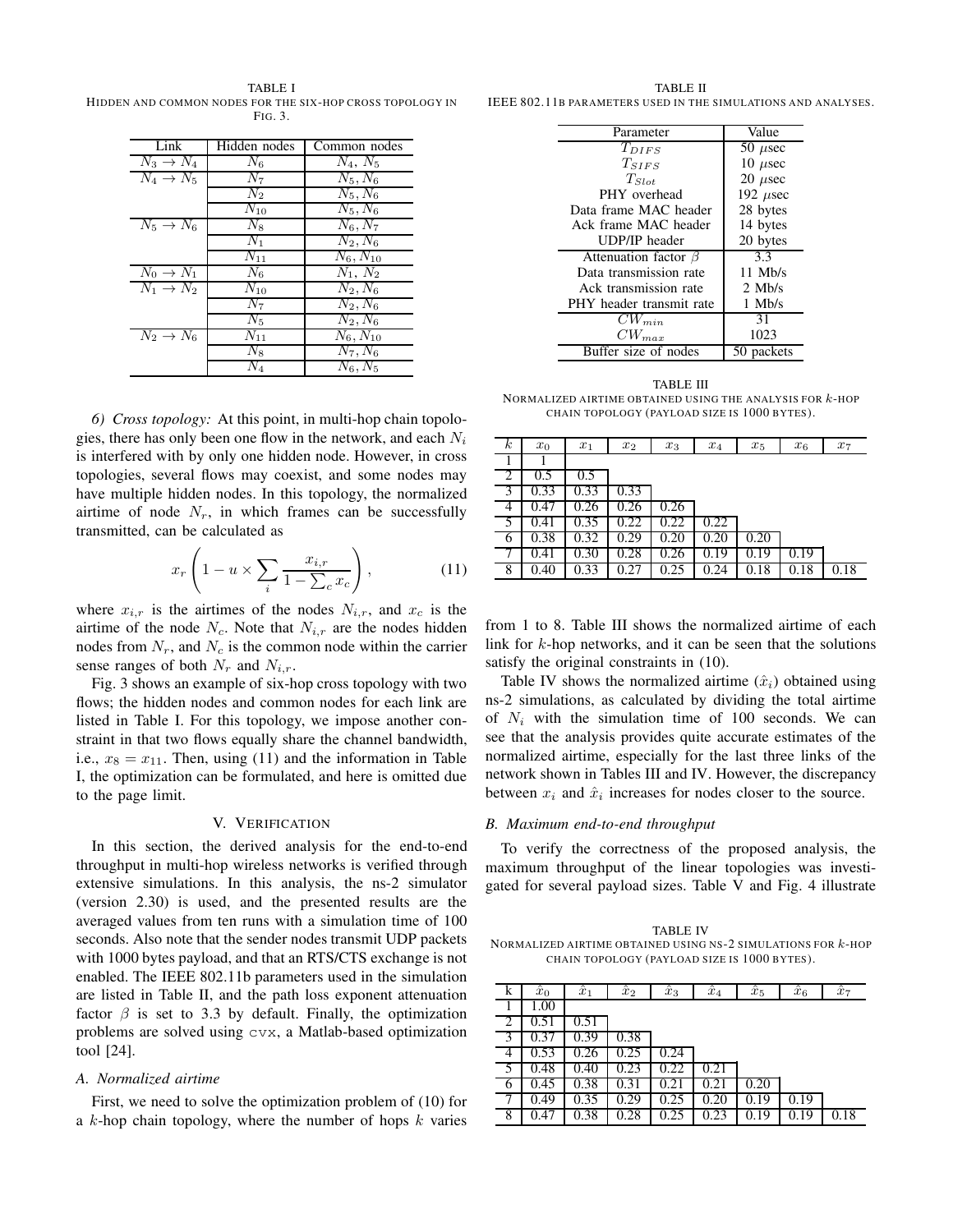TABLE V MAXIMUM END-TO-END THROUGHPUT OBTAINED US ING THE ANALYS IS AND NS-2 (KB/S, PAYLOAD SIZE IS 1000 BYTES).

| k  | Analysis | Simulation | Discrepancy $(\%)$ |
|----|----------|------------|--------------------|
|    | 5088.47  | 5088.62    | 0.00               |
| 2  | 2676.15  | 2485.40    | 7.13               |
| 3  | 1801.39  | 1789.50    | 0.66               |
| 4  | 1392.33  | 1226.72    | 11.89              |
| 5  | 1213.60  | 1090.05    | 10.18              |
| 6  | 1102.68  | 1050.00    | 4.78               |
| 7  | 1029.47  | 991.97     | 3.64               |
| 8  | 980.41   | 970.08     | 1.05               |
| 12 | 880.00   | 909.92     | 3.40               |
| 16 | 839.37   | 891.06     | 6.15               |



Fig. 4. Maximum end-to-end throughput for payload sizes of 500, 1000, and 1460 bytes ( $\beta = 3.3$ ).

a comparison of the calculated maximum throughput from the analysis with that measured from the ns-2 simulations. Because the end-to-end throughput in a multi-hop wireless path depends on the offered load during the simulation, we can determine the maximum end-to-end throughput by varying the offered load from 10 Kb/s to 6.5 Mb/s at a resolution of 10 Kb/s. In the simulation results, the summation of each airtime within the same carrier sensing range exceeds 1. This is due to the assumption that every node spends the same amount of backoff time, which is computed to be CW/2 without considering the neighboring nodes for simplicity. This problem would be resolved using a more accurate modeling of the backoff mechanism as previously mentioned.

Fig. 4 shows specifically that the maximum end-to-end throughput obtained from the analysis matches quite well that of the ns-2 simulations within a wide range of path lengths  $k$  with different payload sizes. In Table V, the largest discrepancy between the maximum end-to-end throughputs of the analysis and those from the simulations is within 11.89 % in a four-hop network, with a payload size of 1000 bytes. From Table V, we can see that in most cases, the throughputs measured through the ns-2 simulations are lower than those from the analysis, which is mainly due to the EIFS of the IEEE 802.11 DCF, which was not considered in the modeling. According to the IEEE 802.11 DCF specifications, if a node



Fig. 5. Comparison of maximum end-to-end throughput for the analysis, ns-2 simulation, and Ng's analysis in [14] ( $\beta = 4$ ).

fails to decode a frame after its reception, the node assumes that the frame was a data frame and expects an ACK frame to follow. The node then defers its transmission for  $T_{EIFS}$ , resulting in a lower throughput performance in the simulation than in the analysis.

#### *C. Effect of attenuation factors*

We investigated the effects of channel fading, particularly, the effect of path loss attenuation factor  $\beta$ . Attenuation factor  $\beta$ varies between 3.3 and 4. For a larger value of  $\beta$ , the transmission and interference ranges are smaller such that the numbers of competing and hidden nodes are also decreased in chain and cross multi-hop networks. In this case, the ratio of transmission failures  $u$  becomes smaller in  $(2)$  as the interference range is smaller for  $\beta = 4$ . Fig. 5 compares the maximum endto-end throughputs calculated by the analysis and measured through the simulations, and shows that the analysis provides accurate estimates of the end-to-end throughputs for  $\beta = 4.0$ . We then compared the proposed analysis with an analysis by Ng and Liew in [14], in which the authors derived the endto-end throughput in multi-hop wireless networks under the assumption that the airtimes of all nodes on the path are the same. Fig. 5 shows that their results are well matched with the measured throughput from the simulations when the number of hops is greater than seven. Conversely, the results obtained from the analysis are well matched with the simulation results for all cases.

#### *D. Cross topology*

We performed an ns-2 simulation for the cross topology, the results of which are shown in Fig. 3. We then compared the simulation results to those obtained from the analysis. Table VI shows the end-to-end throughput obtained from the analysis and by the simulations. In the worst case, the discrepancy between the analysis and simulations is less than 9.5 %, regardless of  $\beta$  or the payload size in the cross topology. We then confirmed that in all cases, the optimization solutions with less strict constraints satisfied all original constraints.